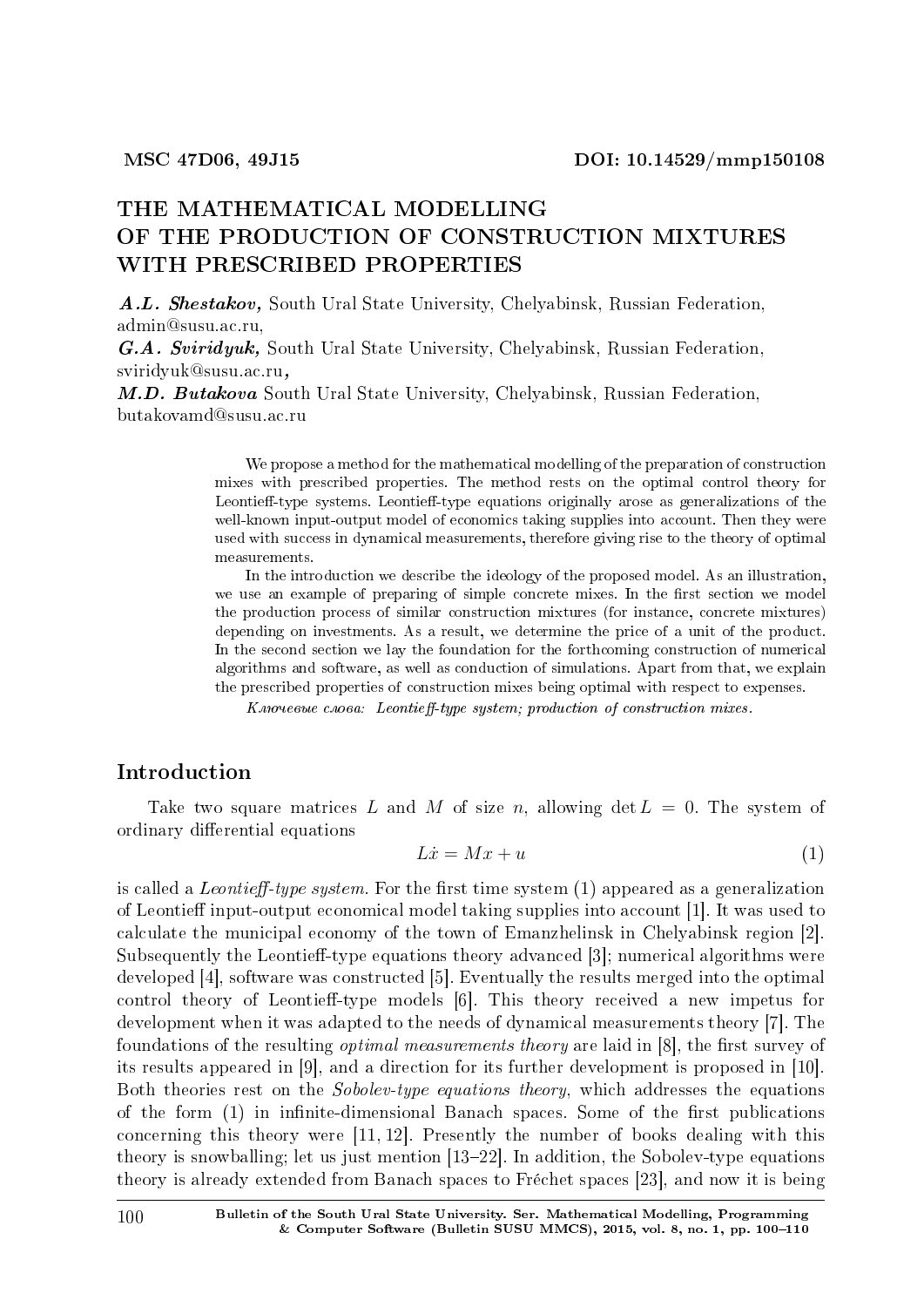carried over to quasi-Banach spaces [24]. Finally, note also the closely related theory of algebro-differential systems  $[25, 26]$  with all its numerous offshoots.

Start with considering of an example of preparing a simple concrete mix. It requires: water  $x_1$ , sand  $x_2$ , gravel  $x_3$ , concrete  $x_4$ . In addition, we need electricity  $x_5$  to rotate the mixer as well as labor  $x_6$  to combine everything. We can express the first four components either in mass units (tonnes for instance) or in spatial units (cubic meters for instance). The last two components cannot be measured in those units, however, we can express all components in terms of their cost. Following the approach of Leontieff, we represent the expenses to make concrete as the system of equations

$$
A\dot{x} + Bx = u,\t\t(2)
$$

where *A* and *B* are square matrices of size 6 whose entries characterize the capital and current expenses to produce six variants of some grade of concrete. For instance,

$$
\sum_{k=1}^{6} a_{1k} \dot{x}_k + \sum_{k=1}^{6} b_{1k} x_k = u_1
$$

are the total expenses to produce some standard grade of concrete. To produce other variants of the same grade, we want to use different equipment and take twice as much water. We obtain

$$
\sum_{k=1}^{6} a_{2k} \dot{x}_k + 2b_{11}x_1 + \sum_{k=2}^{6} b_{1k}x_k = u_2.
$$

Thus, varying the entries of *A* and *B*, we can, by way of system (2), consider the production of six virtual variants of some grade of concrete.

Observe that for  $n = 6$  system (2), up to changing notation and permutations. coincides with system (1), which we put down as the foundation of our mathematical model of production of construction mixes. This means, in particular, that we can increase without any limit the number of virtual construction mixtures, introducing additional components like, for instance, additives, catalyzers, inhibitors, and so on. Note also that the construction of matrices *L* and *M* is a problem of economics engineering, whose solution we leave outside the scope of this article. Henceforth we assume this problem to be solved; we emphasize only that necessarily  $\det L = 0$  since the last column of L, following the tradition going back to Leontief, corresponds to capital investments into labor and contains only zeroes.

Thus, system (1) is the basis of the mathematical model of construction mixes production. We consider solutions  $x = x(t)$  on the interval  $[0, \tau]$  with  $\tau \in \mathbb{R}_+$ . Each solution is a vector function  $x = (x_1, x_2, \ldots, x_n)$ ; each component  $x_k = x_k(t)$  for  $k = 1, 2, \ldots, n$ and  $t \in [0, \tau]$ , corresponds to a component of the construction mix. The vector function  $u = u(t)$  of  $t \in [0, \tau]$  in the right-hand side of (1) stands for the financial expenses to produce the construction mix, in particular, its component  $u_k = u_k(t)$  for  $k = 1, 2, \ldots, n$ and  $t \in [0, \tau]$ , stands for the expenses required to produce the (virtual) variant k of the construction mix. It may seem that as the parameter  $t \in [0, \tau]$ , which in our model corresponds to time, grows, the expenses  $u_k = u_k(t)$  can only increase. However, in reality this is not so. For instance, to speed up the process, at some moment of time  $t_1 \in (0, \tau)$ we add a certain expensive catalyzer (for instance, gold) and remove it after some time at the moment  $t_1 + \Delta t \in (0, \tau)$ . Clearly, at the moment  $t_1$  the expenses sharply increase, and at the moment  $t_1 + \Delta t$  they fall just as sharply.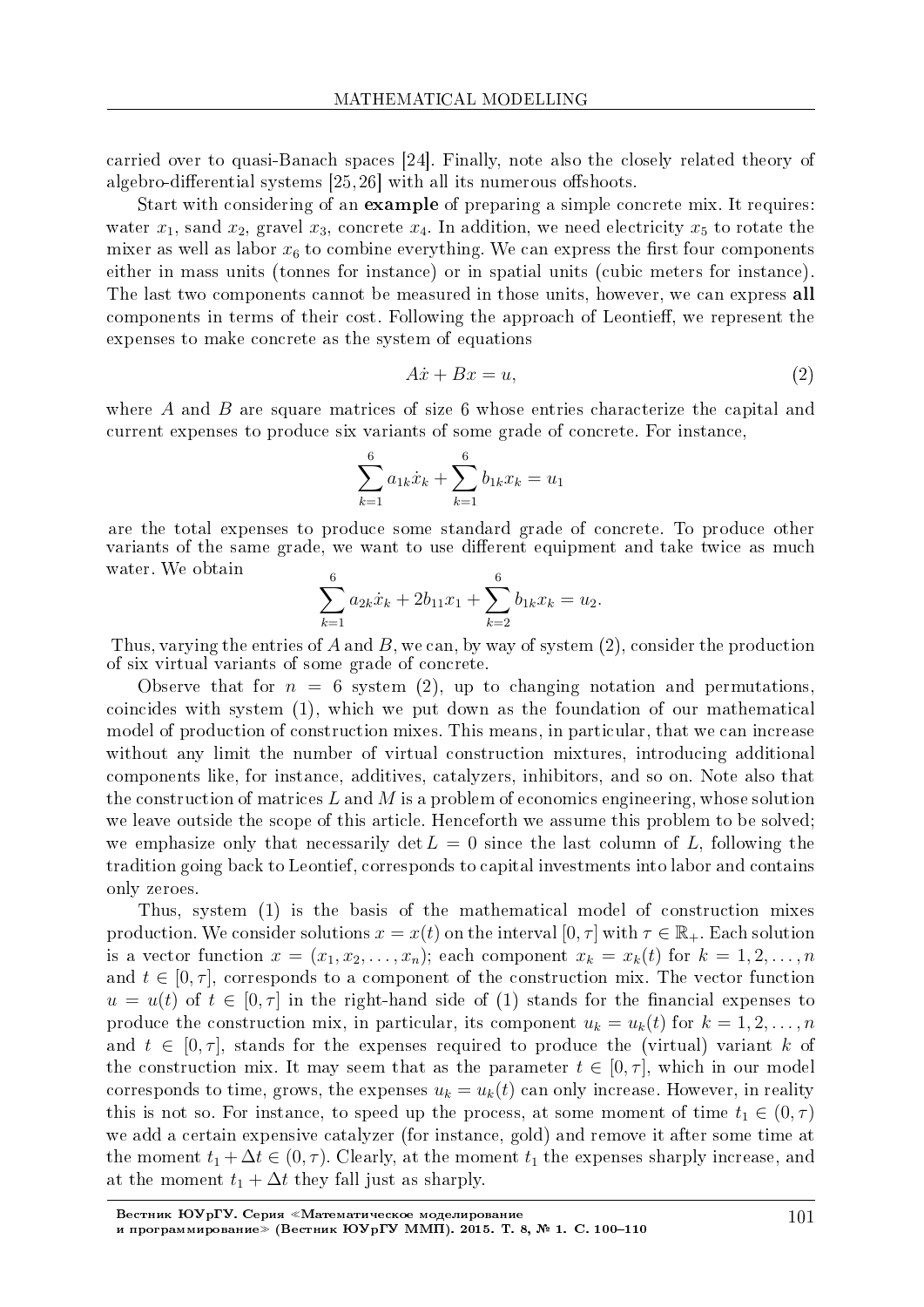We may assume that in the beginning of the production (that is, at  $t = 0$ ) a number of components of the construction mix are already available (although this is not necessary). Thus, we should complement system (1) with the Cauchy initial conditions  $x(0) = x_0$ (actually, we can take  $x_0 = 0$ ). However, it has been observed [27] that for Sobolevtype equations, and for Leontieff-type systems  $(1)$  as their particular case, the *Showalter*-Sidorov initial condition

$$
P(x(0) - x_0) = 0 \tag{3}
$$

is more natural, where *P* is a projector matrix constructed from *L* and *M*. Incidentally, condition (3) is preferable to the Cauchy condition [4, 6] in simulations as well. In the first section we present our results on the solvability of problem  $(1)$ ,  $(3)$  as rigorously as possible.

In the second part of this article we explain how we understand the prescribed properties of construction mixes. Since the proposed mathematical model comes from economics, by the prescribed properties we mean the optimization of nancial expenses to produce the construction mixes. In other words, we are interested in the minimal cost we are ready to pay to obtain the construction mix of certain composition. We emphasize that in this article we just lay the foundation for a subsequent construction of numerical algorithms and software, as well as conduction of simulations. It is clear that this foundation requires powerful mathematics, which we borrow from both optimal control theory [6] and optimal measurements theory [9]. We are not planning to cover all possible situations immediately, but hope to have discussions with the experts in construction mixtures to improve our mathematical models.

The authors are grateful to A. V. Keller, A. A. Zamyshlyaeva, and M. A. Sagadeeva for their suggestions which helped to improve this article, and to S. A. Zagrebina and N. A. Manakova, whose work gave this article an almost ideal form. We ask the readers to address all praise to the first author, who initiated this study, and all critique to the other two authors.

## 1. Mathematical Modelling of the Production of Construction Mixtures

Take two square matrices *L* and *M* of size *n*. The matrix *M* is called regular with respect  $to L$  (or briefly, *L*-regular) whenever there exists a number  $\alpha \in \mathbb{C}$  such that  $\det(\alpha L - M) \neq$ 0. If *M* is *L*-regular then there exists at most *n* points  $\{\mu_1, \mu_2, \ldots, \mu_m\} \subset \mathbb{C}$ , with  $m \leq n$ ,  $\text{such that } \det(\mu_k L - M) = 0 \text{ for } k = 1, 2, \ldots, m. \text{ Refer to the set } \sigma^L(M) = \{\mu_1, \mu_2, \ldots, \mu_m\}$ as an *L*-spectrum of *M*. Observe that if  $\det L \neq 0$  then the *L*-spectrum of *M* coincides with the spectra of both  $L^{-1}M$  and  $ML^{-1}$ . Assuming now that M is L-regular, choose the contour  $\gamma = {\mu \in \mathbb{C} : |\mu| = r}$ , where  $r > \max\{|\mu_1|, |\mu_2|, \ldots, |\mu_m|\}$ , and construct the matrices

$$
P = \frac{1}{2\pi i} \int_{\gamma} (\mu L - M)^{-1} L d\mu, \quad Q = \frac{1}{2\pi i} \int_{\gamma} L(\mu L - M)^{-1} d\mu.
$$

Lemma 1.1. If *M* is an *L*-regular matrix then (*i*)  $P^2 = P$  and  $Q^2 = Q$ ,

 $(ii) LP = QL$  and  $MP = QM$ .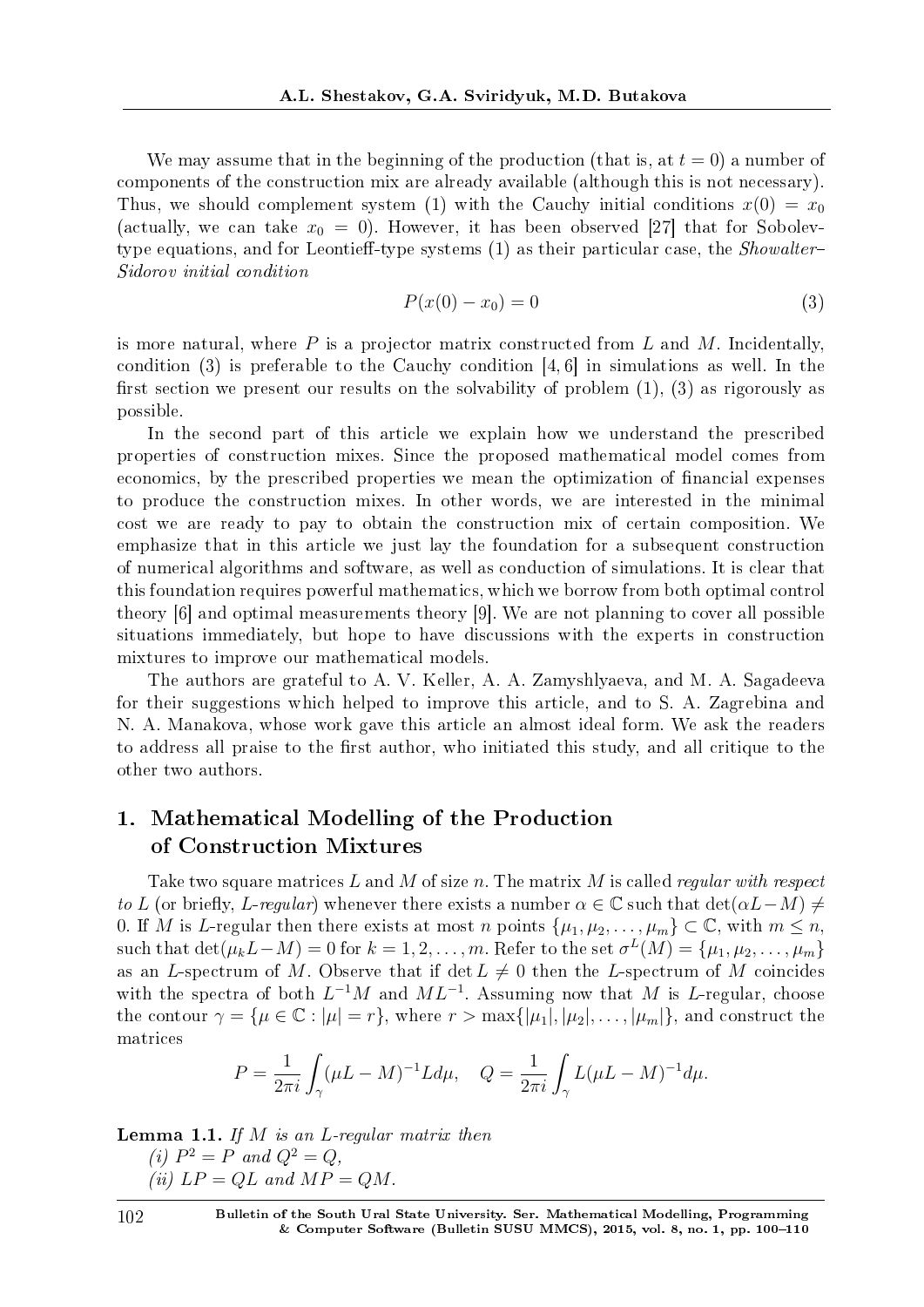Theorem 1.1. If *M* is an *L*-regular matrix then there exist matrices *L ′* and *M′* such that  $L'L = P$ ,  $LL' = Q$ ,  $M'M = \mathbb{I}_n - P$ , and  $MM' = \mathbb{I}_n - Q$ .

Here and henceforth  $\mathbb{I}_n$  denotes the size *n* identity matrix. Proofs of both claims amount to finite-dimensional adaptations of the infinite-dimensional results of subsection 4.1 of [17], and so we omit them.

Furthermore, taking the contour  $\gamma \subset \mathbb{C}$  as above, construct the matrix functions

$$
U^t = \frac{1}{2\pi i} \int_{\gamma} R^L_{\mu}(M) e^{\mu t} d\mu, \quad F^t = \frac{1}{2\pi i} \int_{\gamma} L^L_{\mu}(M) e^{\mu t} d\mu,
$$

where  $R^L_\mu(M) = (\mu L - M)^{-1}L$  is the right, and  $L^L_\mu(M) = L(\mu L - M)^{-1}$  is the left Lresolvent of M. Observe that the Riemann sums of both integrals converge uniformly on every compact subset of C.

Theorem 1.2. If *M* is an *L*-regular matrix then

(*i*)  $U^0 = P$  and  $F^0 = Q$ , (*ii*)  $LU^t = F^tL$  and  $MU^t = F^tM$  for all  $t \in \mathbb{C}$ , (iii)  $U^{s+t} = U^s U^t$  and  $F^{s+t} = F^s F^t$  for all  $s, t \in \mathbb{C}$ .

Proofs of these claims are also adaptations of the results of subsection 4.4 of [17] to our situation, and so we omit them. It is interesting to look at these results from the classical viewpoint, see Ch. 12 of [28].

Theorem 1.3. If *M* is an *L*-regular matrix then there exist nondegenerate square matrices *A* and *B* of size *n* such that

(i) 
$$
ALB = \{J_{n_1}, J_{n_2}, \ldots, J_{n_k}, \mathbb{I}_r\},
$$
  
(ii)  $AMB = \{\mathbb{I}_{n_1}, \mathbb{I}_{n_2}, \ldots, \mathbb{I}_{n_k}, N_r\}.$ 

Here  $J_{n_l}$  for  $l = 1, 2, \ldots, k$  are size  $n_l$  Jordan blocks,  $N_r$  are size  $r$  square matrices,

$$
\sum_{l=1}^{k} n_l + r = n,
$$

and the parentheses *{ , }* encode quasidiagonal matrices. Theorem 1.3 follows easily from the results of Weierstrass, see [28], Ch.12, Section 3. Hence,

$$
B^{-1}PB = \frac{1}{2\pi i} \int_{\gamma} B^{-1} (\mu L - M)^{-1} A^{-1} ALB d\mu =
$$

$$
= \frac{1}{2\pi i} \int_{\gamma} \{ (\mu J_{n_1} - \mathbb{I}_{n_1})^{-1}, (\mu J_{n_2} - \mathbb{I}_{n_2})^{-1}, \dots, (\mu J_{n_k} - \mathbb{I}_{n_k})^{-1}, (\mu \mathbb{I}_r - N_r)^{-1} \} d\mu = \{ \mathbb{O}_{n-r}, \mathbb{I}_r \} = \widetilde{P}
$$

since

$$
(\mu J_{n_l} - \mathbb{I}_{n_l})^{-1} = -\mathbb{I}_{n_l} - \sum_{j=1}^{n_l} \mu^j J_{n_l}^j
$$

 $\int$  for  $l = 1, 2, ..., k$ . Similarly,  $A^{-1}QA = {\{0_{n-r}, \mathbb{I}_r\}} = \tilde{Q}$  and  $A^{-1}U^tA =$  ${\mathbb Q}_{n-r}, e^{tN_r}$  =  $\tilde{U}^t = \tilde{F}^t$ . Here  $\mathbb{O}_{n-r}$  is the zero size  $n-r$  square matrix and

$$
e^{tN_r} = \sum_{k=0}^{\infty} \frac{t^k N_r^k}{k!}.
$$

Вестник ЮУрГУ. Серия «Математическое моделирование

и программирование» (Вестник ЮУрГУ ММП). 2015. Т. 8, № 1. С. 100-110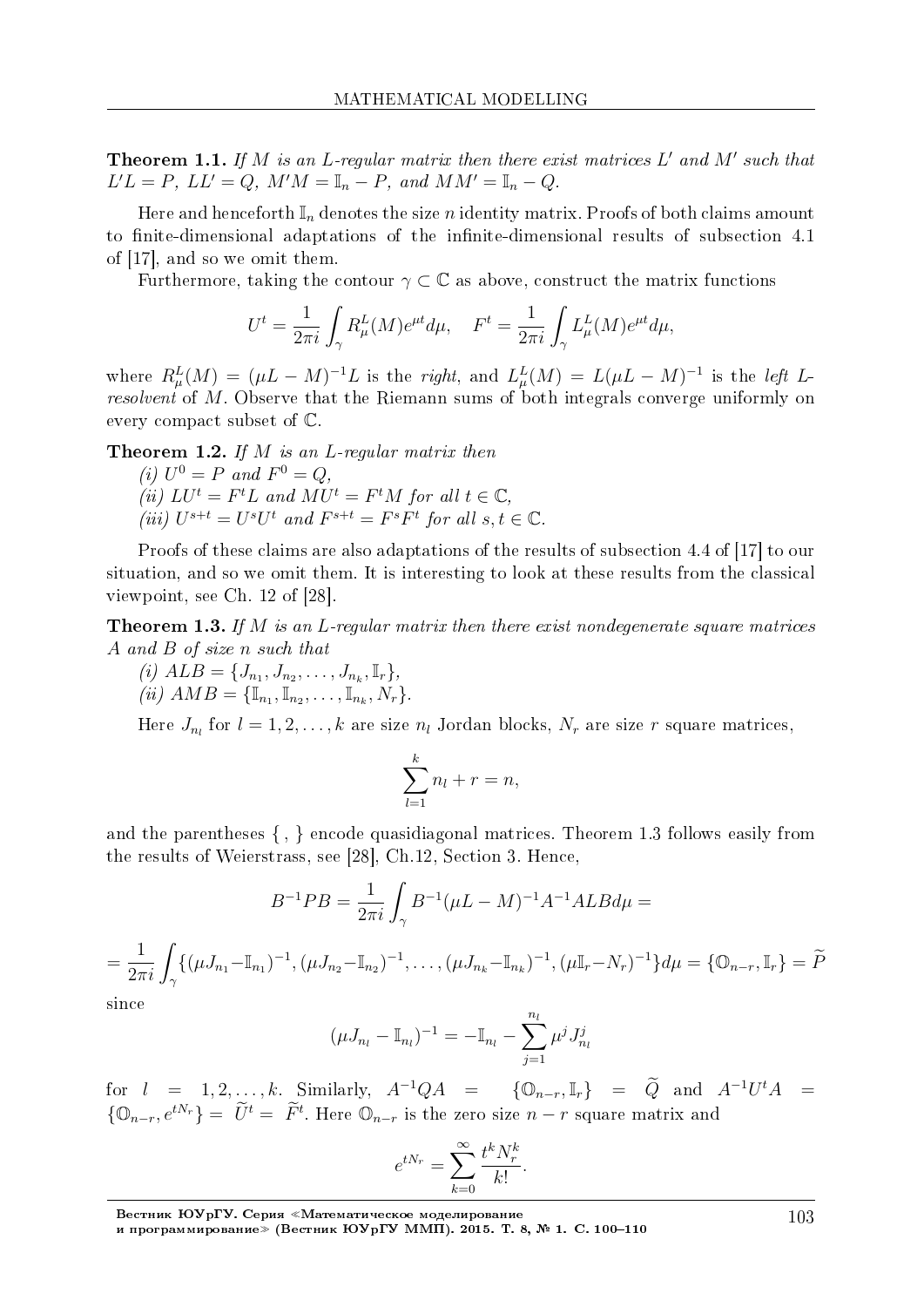Furthermore,  $L' = B\{J_{n_1}^{n_1}, J_{n_2}^{n_2}, \ldots, J_{n_k}^{n_k}, \mathbb{I}_r\}$ *A*. Indeed,

$$
L'L = B\{J_{n_1}^{n_1}, J_{n_2}^{n_2}, \dots, J_{n_k}^{n_k}, \mathbb{I}_r\} AA^{-1} \{J_{n_1}, J_{n_2}, \dots, J_{n_k}, \mathbb{I}_r\} B^{-1} = B\widetilde{P}B^{-1} = P.
$$

In exactly the same fashion we obtain  $LL' = Q$ . Similarly,  $M' = B\{\mathbb{I}_{n-r}, \mathbb{O}_r\}A$ .

Consider now problem (1), (3). Refer to a vector function  $x \in C([0, \tau]; \mathbb{R}^n)$  $C^1((0,\tau);\mathbb{R}^n)$  satisfying system (1) as a *solution* to this system (for some vector function  $u = u(t)$ ). Call the solution  $x = x(t)$  to (1) a *solution* to (1), (3) whenever it also satisfies condition (3) for some vector  $x_0 \in \mathbb{R}^n$ .

**Theorem 1.4.** If M is an *L*-regular matrix then for all  $x_0 \in \mathbb{R}^n$  and  $u = u(t)$  such that  $u^0 = (\mathbb{I}_n - Q)u \in C^{p+1}([0, \tau]; \mathbb{R}^n)$  and  $u^1 = Qu \in C([0, \tau]; \mathbb{R}^n)$  there exists a unique solution  $x = x(t)$  to problem (1), (3), which, in addition, is given by

$$
x(t) = -\sum_{q=0}^{p} H^q M'(\mathbb{I}_n - Q) u^{0(q)}(t) + U^t x_0 + \int_0^t U^{t-s} L' Q u^1(s) ds.
$$
 (4)

Here  $H = (\mathbb{I}_n - P)M'L(\mathbb{I}_n - P)$  and  $p = \max\{n_1, n_2, \ldots, n_k\}$ . Since

$$
B^{-1}HB = \{J_{n_1}, J_{n_2}, \ldots, J_{n_k}, \mathbb{O}_r\},\
$$

it follows that *H* is a nilpotent matrix of degree *p*. We can borrow the proof from Section 4 of [17] or give it independently, using Theorem 1.3.

**Remark 1.1.** The components of the vector function  $x = x(t)$ ,  $t \in [0, \tau]$ , are meant to be dimensionless quantities characterizing the production of one of the (virtual) variants of construction mix depending on the investment  $u = u(t)$  at the moment of time  $t = [0, \tau]$ . Therefore, it is necessary to include into our mathematical model the system

$$
y = Sx,\tag{5}
$$

where the vector function  $y = y(t)$ ,  $t \in [0, \tau]$ , expresses the quantity of construction mixtures produced in the mass (tonnes) or spatial (cubic meters) units per unit time  $t \in [0, \tau]$ . Determination of the entries of the matrix *S* is an engineering problem, which we leave outside the scope of this article. We assume that matrices *L*, *M*, and *S* are constructed as a result of experiments. However, we can use the vector function of expenses  $u = u(t)$  and the vector function of resulting construction mixes  $y = y(t)$  to obtain the vector function of prices  $p = p(t)$  for the units of products. Each component of the vector function of prices is of the form  $p_k(t) = \frac{y_k(t)}{y_k(t)}$  $u_k(t)$ for  $k = 1, 2, \ldots, n$  and  $t \in [0, \tau]$ . Thus, at the moment of time  $t = \tau$ , when the production is complete, the finite price of a unit of variant *k* of the construction mixture is  $p_k(\tau) = \frac{y_k(\tau)}{y(\tau)}$  $u_k(\tau)$  $, for k = 1, 2, ..., n.$ 

## 2. Mathematical Modelling of the Production of *n* Construction Mixes with Prescribed Properties

Let us continue the constructing the mathematical model for production of construction mixtures with prescribed properties. To explain our understanding of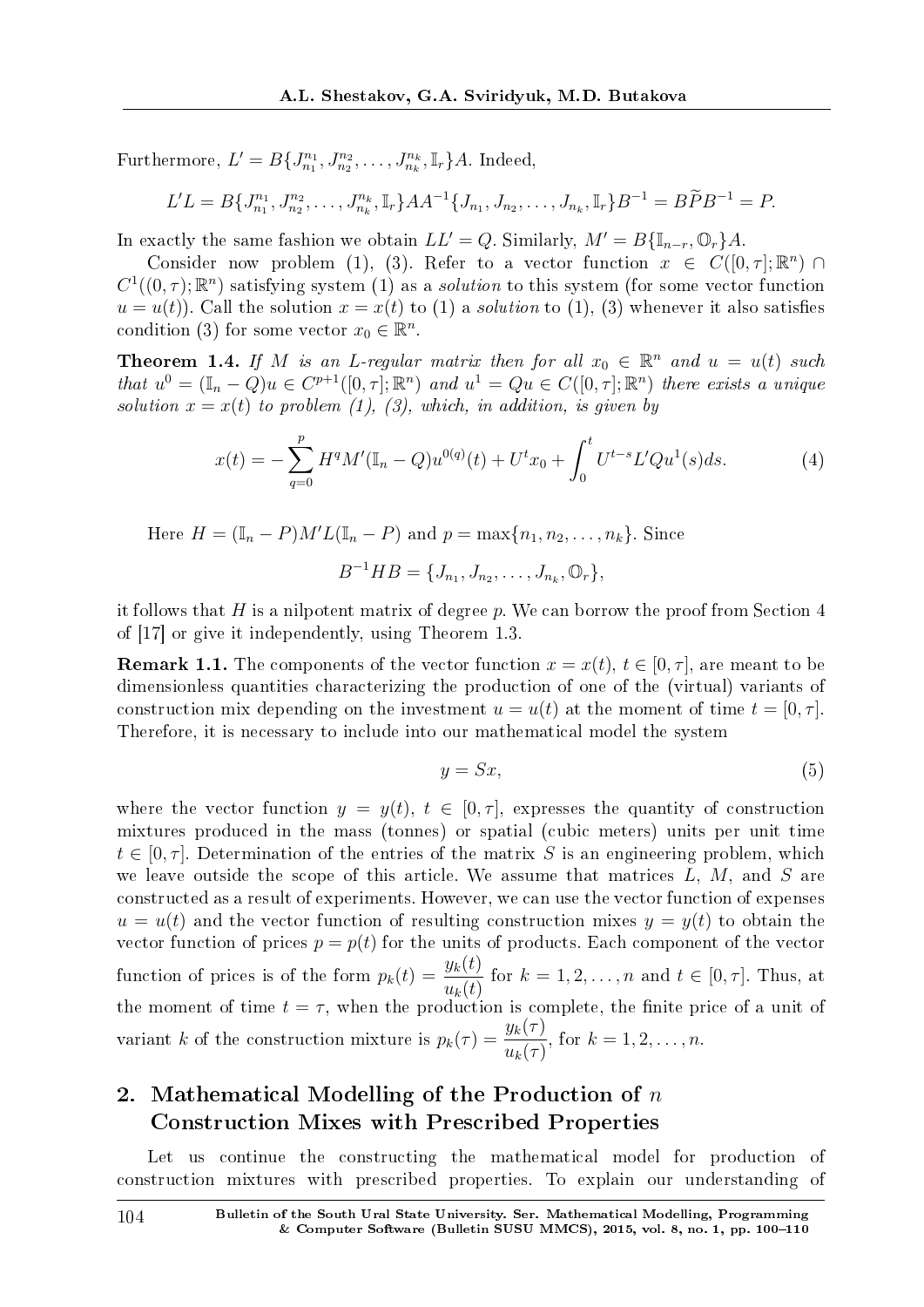prescribed properties of construction mixes, introduce the space of production states  $\mathfrak{X} = \{x, \dot{x} \in L_2((0, \tau), \mathbb{R}^n)\}\$  for some fixed  $\tau \in \mathbb{R}_+$ . As we indicated in the introduction, the components of the vector functions  $x \in \mathfrak{X}$  are dimensionless, and their relation to the vector function  $u = u(t)$  of production expenses is expressed by equation (1), which, in turn, is constructed experimentally. Only upon finding  $(1)$ , verifying that *M* is an *L*regular matrix, and determining the number  $p \in \{0\} \cup \mathbb{N}$ , we can define the *space of*  $\text{fin } \text{ancial } \text{ expenses } \mathfrak{U} = \{u, u^{(p+1)} \in L_2((0, \tau), \mathbb{R}^n)\}.$  Refer to a vector function  $x \in \mathfrak{X}$ satisfying almost everywhere on  $(0, \tau)$  system (1) for some  $u \in \mathfrak{U}$  as a *strong solution* to this system. Call the strong solution  $x = x(t)$  to (1) a *strong solution* to problem (1), (3) for some  $x_0 \in \mathbb{R}^n$  whenever it also satisfies the Showalter-Sidorov condition (3). By the Sobolev embedding theorem, the components of the vector functions  $x \in \mathfrak{X}$  are absolutely continuous on  $[0, \tau]$ ; therefore, the Showalter-Sidorov condition is well-posed in this case.

**Theorem 2.1.** If *M* is an *L*-regular matrix then for all  $x_0 \in \mathbb{R}^n$  and  $u \in \mathfrak{U}$  there exists a unique strong solution  $x = x(t)$ , for  $t \in [0, \tau]$ , to problem (1), (3), which, in addition, is given by  $(4)$ .

A proof of Theorem 2.1 follows directly from Theorem 1.4. Moreover, it is not difficult to give an independent proof. We will continue construction of the mathematical model, but let us firstly explain what we mean by the prescribed properties of construction mixes. Unfortunately, in the framework of our model we cannot account for the full variety of properties of construction mixes like, for instance, strength, water resistance, temperature resistance, and so forth, separately. We have only a single integral characteristic, the cost (per unit) of the product at almost every moment of time. Certainly, this characteristic is sufficiently universal and can indirectly represent every combination of prescribed properties. Nevertheless, we are ready to have discussions with the experts in construction mixes aiming to make our mathematical model more adequate to their requirements. Therefore, we introduce the main detail of our mathematical model, the *penalty functional* 

$$
J(u) = \alpha \sum_{q=0}^{1} \int_{0}^{\tau} \sum_{k=1}^{n} \{ [(p_k(t) - p_k^{\circ}(t))y_k(t)]^{(q)} \}^2 dt +
$$
  
+  $\beta \sum_{k=0}^{\infty} \int_{0}^{\tau} \langle R_k u^{(k)}(t), u^{(k)}(t) \rangle dt, \ \text{se} = 0, 1, \dots, p+1.$ 

Here  $p_k = p_k(t)$  is the *k*-th component of the vector-function of prices on each (virtual) construction mix,  $p_k =$  $\overline{u}_k$  $\frac{\partial x}{\partial k}$  (see Remark 1 for details). We find the vector-function of prices  $p = (p_1, p_2, \ldots, p_n)$  in the process of production. In contrast to it, the vector-function of prices  $p^{\circ} = (p_1^{\circ}, p_2^{\circ}, \ldots, p_n^{\circ})$  is specified at the outset and reflects (in an indirect and integrated way) our prescribed properties of construction mixtures. We obtain the vectorfunction  $y = (y_1, y_2, \ldots, y_n)$  from (4) and (5); each of its components is the quantity of construction mix produced by the moment  $t \in [0, \tau]$  expressed in the spatial or mass units. The square matrices  $R_k$  for  $k = 0, 1, \ldots$ , æ are symmetric and nonnegative by defined. Over all, the second term in the penalty functional  $J$  is to control the increase of finances during production. Here we control not only the amounts received, but also the rate, acceleration, and the derivatives up to order  $p + 1$ . We introduce a such strict control here only for the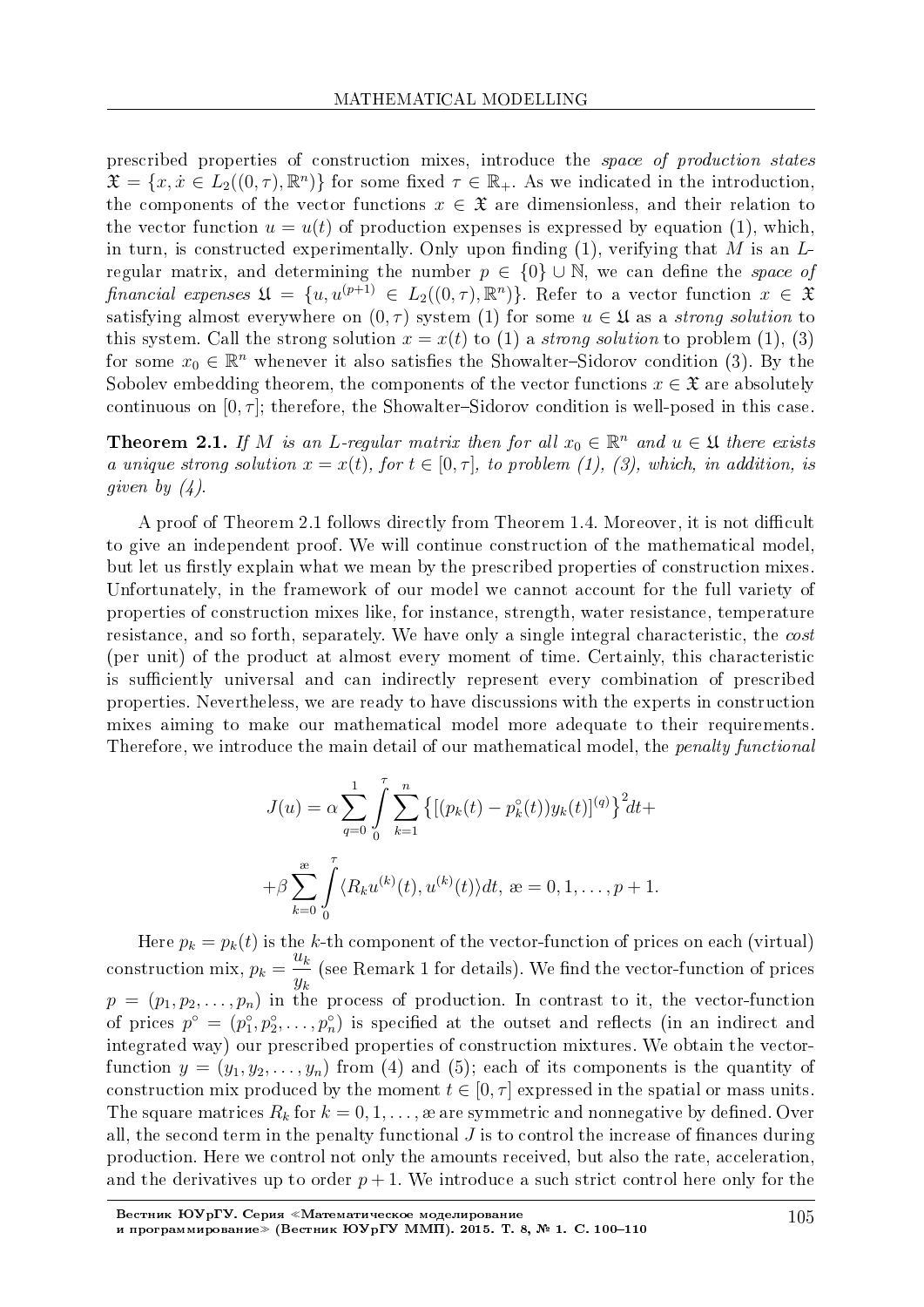completeness of the picture; while conducting simulations, we can replace some *R<sup>k</sup>* by the zero matrices (that is,  $R_k = \mathbb{O}_n$  for some  $k = 0, 1, \ldots, \mathbb{R}$ ). In the first term of *J* we also take into account not only the changes in the states  $x = (x_1, x_2, \ldots, x_n)$  of production, but also their rates. However, here we cannot neglect the rates as yet due to the mathematical properties of the proposed model. Finally, we determine the normalization parameters  $\alpha \in (0,1]$  and  $\beta = 1 - \alpha$  in the course of simulations, and  $\langle \cdot, \cdot \rangle$  stands for the Euclidean inner product on R *n* .

We need a closed convex subset  $\mathfrak{U}_{a\partial} \subset \mathfrak{U}$ , the set of *admissible financial expenses*. For instance,

$$
\mathfrak{U}_{a\partial} = \{ u \in \mathfrak{U} : u(t) \ge 0, t \in [0, \tau] \},
$$

that is, the cone of nonnegative vector-functions in  $\mathfrak U$ . (Recall that a vector-function  $u$ :  $[0, \tau] \to \mathbb{R}^n$  is called nonnegative whenever all its components are nonnegative functions.) Let us now state the problem of finding the minima of the penalty functional *J* on  $\mathfrak{U}_{a\partial}$ , that is,

$$
J(v) = \min_{u \in \mathfrak{U}_{a\partial}} J(u). \tag{6}
$$

**Theorem 2.2.** The penalty functional *J* has a unique minimum point on the set  $\mathfrak{U}_{a\partial}$ of admissible financial expenses.

Indeed, the set U*a∂* is convex and closed; consequently, it is weakly closed. The functional *J* is convex and continuous, and so by Mazur's theorem there exists a unique point  $v \in \mathfrak{U}_{a\partial}$  such that (6) holds. Insert this vector function  $v = v(t)$ , for  $t \in [0, \tau]$ , into (4) instead of  $u(t)$ , and then insert the result into (5). This yields *n* (virtual) construction mixes whose properties are close to those prescribed.

#### References

- 1. Sviridyuk G.A., Brychev S.V. Numerical Solution of Systems of Equations of Leontief Type. Russian Mathematics (Izvestiya VUZ. Matematika), 2003, vol. 47, no. 8, pp. 4450.
- 2. Brychev S.V. Issledovanie matematicheskoy modeli ekonomiki kommunal'nogo khozyaystva malykh gorodov [Study of Mathematical Models of Economics and Public Utilities in Small Towns. The Dissertation for Scientific Degree of the Kandidat of Physical and Mathematical Sciences]. Chelyabinsk, 2002.
- 3. Sviridyuk G.A., Keller A.V. On the Numerical Solution Convergence of Optimal Control Problems for Leontief Type System. Vestn. Samar. Gos. Tekhn. Univ. Ser. Fiz.-Mat. Nauki, 2011, no. 2, pp. 2433. (in Russian) DOI:10.14498/vsgtu951
- 4. Keller A.V., Nazarova E.I. Optimal Measuring Problem: the Computation Solution, the Program Algorithm. News of Irkutsk State University. Series: Mathematics, 2011, vol. 4, no. 3, pp. 74-82
- 5. Keller A.V. Numerical Solution of the Optimal Control Problem for Degenerate Linear System of Equations with Showalter - Sidorov Initial Conditions. Bulletin of the South Ural State University. Series: Mathematical Modelling, Programming & Computer Software, 2008, no. 27 (127), pp. 50–56. (in Russian)
- 6. Keller À.V. Chislennoe issledovanie zadach optimal'nogo upravleniya dlya modeley leont'evskogo tipa [Numerical Reseach of Optimal Control Problem for Leontieff Type Models. The Dissertation for Scientific Degree of the Doctor of Physical and Mathematical Sciences. Chelyabinsk, South Ural State University, 2011. 252 p. (in Russian)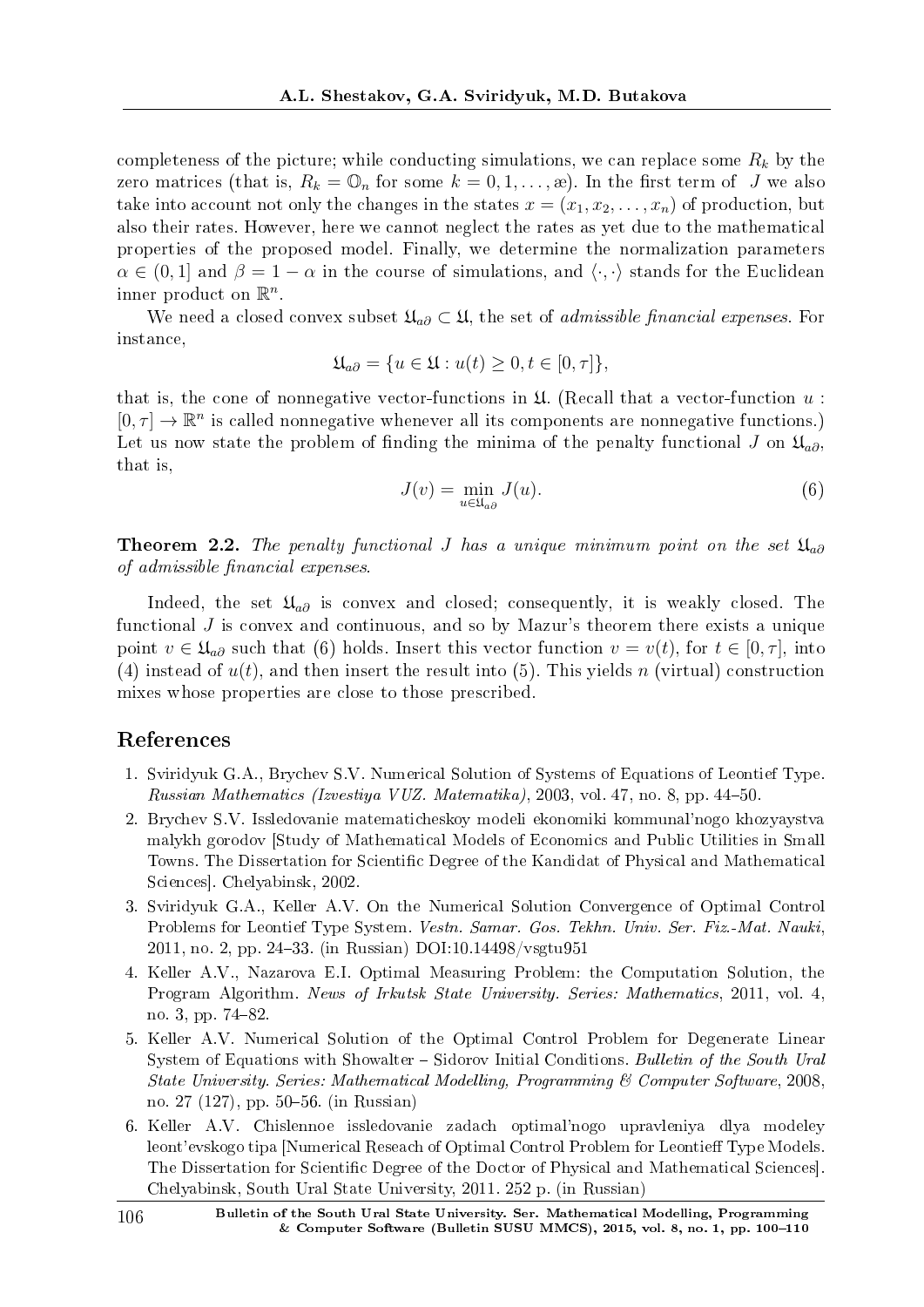- 7. Shestakov A.L. Dynamic Error Correction Transducer Linear Filter-Based Sensor Model.  $Izvestiya VUZ. Priborostroenie, 1991, vol. 34, no. 4, pp. 8-13. (in Russian)$
- 8. Shestakov A.L., Sviridyuk G.A. A new Approach to Measurement of Dynamically Perturbed Signals. Bulletin of the South Ural State University. Series: Mathematical Modelling, *Programming & Computer Software*, 2010, no. 16 (192), pp. 116–120. (in Russian)
- 9. Shestakov A.L., Keller A.V., Sviridyuk G.A. The Theory of Optimal Measurements. Journal of Computational and Engineering Mathematics,  $2014$ , vol. 1, no. 1, pp. 3-16.
- 10. Shestakov A., Sagadeeva M., Sviridyuk G. Reconstruction of a Dynamically Distorted Signal with Respect to the Measuring Transducer Degradation. Applied Mathematical Sciences, 2014, vol. 8, no. 41-44, pp. 2125-2130.
- 11. Showalter R.E. The Sobolev Type Equations. I (II). Appl. Anal., 1975, vol. 5, no. 1 (no 2), pp.  $15-22$  (pp.  $81-99$ ).
- 12. Sviridyuk G.A., Keller A.V. Invariant Spaces and Dichotomies of Solutions of a Class of Linear Equations of Sobolev Type. Russian Mathematics (Izvestiya VUZ. Matematika), 1997, vol. 41, no. 5, pp.  $57-65$ .
- 13. Favini A., Yagi A. Degenerate Differential Equations in Banach Spaces. N.-Y., Basel, Hong Kong, Marcel Dekker, Inc, 1999. 236 p.
- 14. Pyatkov S.G. Operator Theory. Nonclassical Problems. Utrecht, Boston, Koln, Tokyo, VSP, 2002. DOI:10.1515/9783110900163
- 15. Sidorov N., Loginov B., Sinithyn A., Falaleev M. Lyapunov-Shmidt Methods in Nonlinear Analysis and Applications. Dordrecht, Boston, London, Kluwer Academic Publishers, 2002. 548 p. DOI:10.1007/978-94-017-2122-6
- 16. Demidenko G.V., Uspenskii S.V. Partial Differential Equations and Systems not Solvable with Respect to the Highest-Order Deriative. N.-Y.; Basel; Hong Kong: Marcel Dekker, Inc., 2003.
- 17. Sviridyuk G.A., Fedorov V.E. Linear Sobolev Type Equations and Degenerate Semigroups of Operators. Utrecht, Boston, Koln, Tokyo, VSP, 2003. DOI:10.1515/9783110915501
- 18. Al'shin A.B., Korpusov,M.O., Sveshnikov A.G., Al'shin A.B. Blow-up in Nonlinear Sobolev Type Equations. Berlin, Walter de Gruyter GmbH& Co.KG, 2011.
- 19. Zamyshlyaeva A.A. Linear Sobolev Type Equations of High Order. Chelyabinsk, Publ. Center of the South Ural State University, 2012. (in Russian)
- 20. Zagrebina S.A., Moskvicheva P.O. Ustoychivost' v modelyakh Khoffa [Stability in Hoff Models]. Saarbrucken: LAMBERT Academic Publishing, 2012. (in Russian)
- 21. Manakova N.A. Optimal Control Problem for the Sobolev Type Equations. Chelyabinsk, Publ. Center of the South Ural State University, 2012. (in Russian)
- 22. Sagadeeva M.A. Dichotomy of Solutions of Linear Sobolev Type Equations. Chelyabinsk, Publ. Center of the South Ural State University, 2012. (in Russian)
- 23. Fedorov V.E. Holomorphic Solution Semigroups for Sobolev-Type Equations in Locally Convex Spaces. Sbornik: Mathematics, 2004, vol. 195, no. 8, pp.  $1205-1234$ . DOI:10.1070/SM2004v195n08ABEH000841
- 24. Sviridyuk G.A., Al Delfi D.K. [Theorem on Splitting Quasi-Banach Spaces]. Matematicheskie  $zametki$  SVFU, 2013, vol. 20, no. 2, pp. 180–185. (in Russian)
- 25. Boyarintsev Yu.E. Metody resheniya vyrozhdennykh sistem obyknovennykh differentsial'nykh uravneniy [Methods of Solving Singular Systems of Ordinary Differential Equations]. Novosibirsk, Nauka, 1988.
- 26. Boyarintsev Yu.E., Chistyakov V.F. Algebro-differentsial'nye uravneniya. Metody resheniya i issledovaniya [Differential-Algebraic Equations. Solution Methods and Research]. Novosibirsk, Nauka, 1998.
- 27. Sviridyuk G.A., Zagrebina S.A. The Showalter Sidorov Problem as Phenomena of the Sobolev-Type Equations. News of Irkutsk State University. Series: Mathematics, 2010, vol. 3, no. 1, pp.  $51-72$ . (in Russian)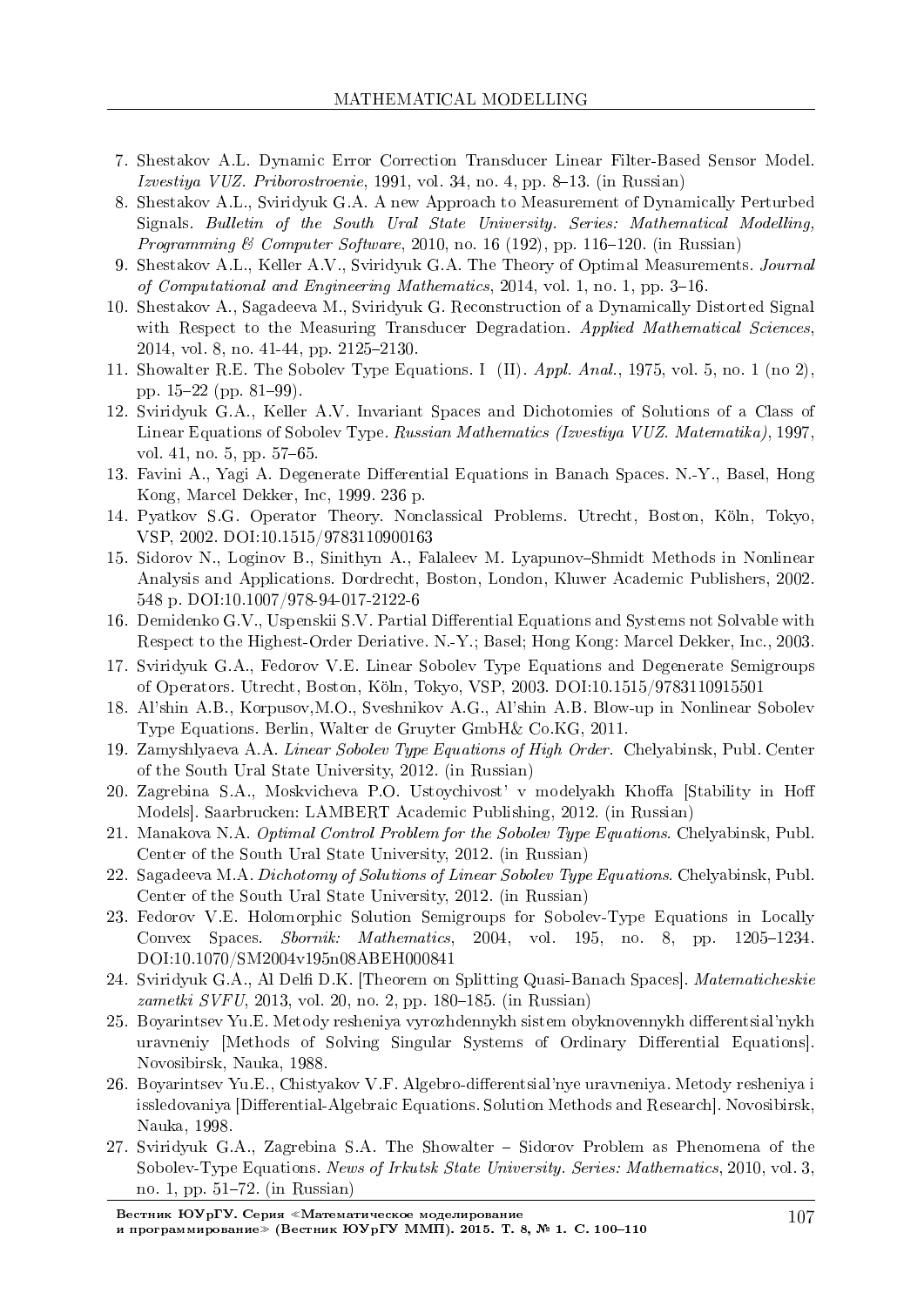28. Gantmacher F.R. The Theory of Matrices. N.Y., Chelsea Publishing Company, 1959.

Received October 14, 2014

### VДК 517.9 DOI: 10.14529/mmp150108

# МАТЕМАТИЧЕСКОЕ МОДЕЛИРОВАНИЕ СОСТАВА СТРОИТЕЛЬНЫХ СМЕСЕЙ С ЗАДАННЫМИ СВОЙСТВАМИ

A.J. IIIecmakoe, T.A. Ceupudrok, M.Д. Бутакова

Предложен метод математического моделирования состава строительных смесей с заданными свойствами. В основе метода лежит теория оптимального управления системами уравнений леонтьевского типа. Уравнения леонтьевского типа первоначально возникли как обобщения известной экономической модели В. Леонтьева «затраты − выпуск» с учетом запасов. Затем они с успехом были использованы в динамических измерениях, породив тем самым теорию оптимальных измерений. Во введении на описательном уровне обсуждается идеология предлагаемой модели. Для иллюстрации использован пример составления простейших бетонных смесей. В первом параграфе моделируется процесс производства однотипных строительных смесей (например, бетонных смесей) в зависимости от финансовых вложений. В результате определяется цена единицы произведенной продукции. Во втором параграфе закладывается основа для будущего построения численных алгоритмов, конструирования комплексов программ и проведения вычислительных экспериментов. Помимо этого дается объяснение заданных свойств строительных смесей как оптимальных по затратам.

 $K$ лючевые слова: системы леонтьевского типа; производство строительных  $c$ ме $c$ ей.

#### Литература

- 1. Свиридюк, Г.А. Численное решение систем уравнений леонтьевского типа / Г.А. Свиридюк, С.В. Брычев // Известия вузов. Математика. - 2003. – № 8. - С. 46-52.
- 2. Брычев, С.В. Исследование математической модели экономики коммунального хозяйства малых городов: дис. . . . канд. физ.-мат. наук / С.В. Брычев. - Челябинск, 2002.
- 3. Свиридюк, Г.А. О сходимости численного решения задач оптимального управления для систем уравнений леонтьевского типа / Г.А. Свиридюк, А.В. Келлер // Вестник Самарского государственного технического университета. Серия: Физико-математические науки. – 2011. – №2. – С. 24-33.
- 4. Келлер, А.В. Задача оптимального измерения: численное решение, алгоритм программы / А.В. Келлер, Е.И. Назарова // Известия Иркутского государственного университета. Серия: Математика. - 2011. - №3. - С. 74-82.
- 5. Келлер, А.В. Численное решение задачи оптимального управления вырожденной линейной системой уравнений с начальными условиями Шоуолтера – Сидорова / А.В. Келлер // Вестник ЮУрГУ. Серия: Математическое моделирование и программирование. –  $2008. - N$ <sup>2</sup> 27 (127), вып. 2. - С. 50-56.
- 6. Келлер, А.В. Численное исследование задач оптимального управления для моделей леонтьевского типа: дис.... д-ра физ.-мат. наук / А.В. Келлер. – Челябинск, 2011.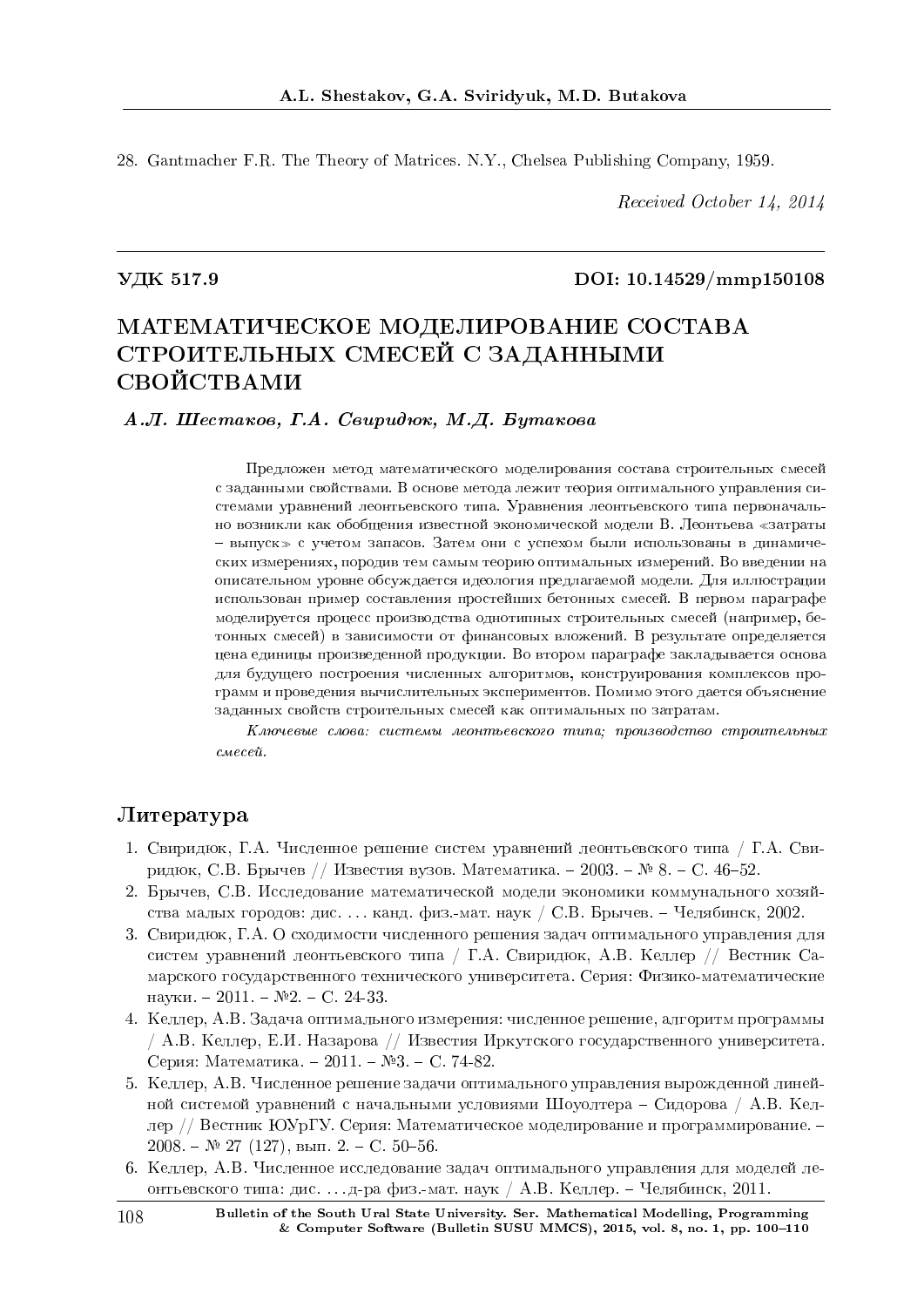- 7. Шестаков, А.Л. Коррекция динамической погрешности измерительного преобразователя линейным фильтром на основе модели датчика/ А.Л. Шестаков // Известия высших учебных заведений. Приборостроение. - 1991. - Т. 34, №4. - С. 8-13.
- 8. Шестаков, А.Л. Новый подход к измерению динамически искаженных сигналов / А.Л. Шестаков, Г.А. Свиридюк // Вестник ЮУрГУ. Серия: Математическое моделирование и программирование. - 2010. – № 16 (192), вып. 5. - С. 116-120.
- 9. Shestakov, A.L. The Theory of Optimal Measurements / A.L. Shestakov, A.V. Keller, G.A. Sviridyuk  $\frac{1}{10}$  Journal of Computational and Engineering Mathematics.  $-2014. -V. 1$ ,  $N<sup>0</sup>$  1. - P. 3-16.
- 10. Shestakov, A. Reconstruction of a Dynamically Distorted Signal with Respect to the Measuring Transducer Degradation / A. Shestakov, M. Sagadeeva, G. Sviridyuk // Applied Mathematical Sciences.  $-2014. -V. 8$ ,  $\mathbb{N}41-44. -P. 2125-2130.$
- 11. Showalter, R.E. The Sobolev Type Equations. I (II)/ R.E. Showalter // Appl. Anal. 1975. V. 5,  $\mathbb{N}$  1 ( $\mathbb{N}$  2). - P. 15-22 (P. 81-99).
- 12. Свиридюк, Г.А. Инвариантные пространства и дихотомии решений одного класса линейных уравнений типа Соболева / Г.А. Свиридюк, А.В. Келлер // Известия вузов. Математика. - 1997. – № 5. - С. 60-68.
- 13. Favini, A. Degenerate Differential Equations in Banach Spaces  $/$  A. Favini, A. Yagi.  $-N.-Y$ .; Basel; Hong Kong: Marcel Dekker, Inc, 1999. – 236 p.
- 14. Pyatkov, S.G. Operator Theory. Nonclassical Problems / S.G. Pyatkov. Utrecht; Boston; Köln; Tokyo: VSP, 2002.
- 15. Lyapunov–Shmidt Methods in Nonlinear Analysis and Applications / N. Sidorov, B. Loginov, A. Sinithyn and M. Falaleev. Dordrecht; Boston; London: Kluwer Academic Publishers,  $2002. - 548$  p.
- 16. Demidenko, G.V. Partial Differential Equations and Systems not Solvable with Respect to the Highest – Order Deriative / G.V. Demidenko, S.V. Uspenskii.  $-N.-Y.$ ; Basel; Hong Kong: Marcel Dekker, Inc., 2003.
- 17. Sviridyuk, G.A. Linear Sobolev Type Equations and Degenerate Semigroups of Operators / G.A. Sviridyuk, V.E. Fedorov. Utrecht; Boston; Koln; Tokyo: VSP, 2003.
- 18. Al'shin, A.B. Blow-up in Nonlinear Sobolev Type Equations / A.B. Al'shin, M.O. Korpusov, A.G. Sveshnikov. Berlin: Walter de Gruyter GmbH& Co.KG, 2011.
- 19. Замышляева, А.А. Линейные уравнения соболевского типа высокого порядка / А.А. Замышляева. – Челябинск: Изд. центр ЮУрГУ, 2012. – 107 с.
- 20. Загребина, С.А. Устойчивость в моделях Хоффа / С.А. Загребина, П.О. Москвичева. Saarbrucken: LAMBERT Academic Publishing,  $2012. - 87$  c.
- 21. Манакова, Н.А. Задачи оптимального управления для уравнений соболевского типа / Н.А. Манакова. – Челябинск: Изд. центр ЮУрГУ, 2012. – 88 с.
- 22. Сагадеева, М.А. Дихотомии решений линейных уравнений соболевского типа / М.А. Сагадеева. – Челябинск: Изд. центр ЮУрГУ, 2012. – 139 с.
- 23. Федоров, В.Е. Голоморфные разрешающие полугруппы уравнений соболевского типа в локально выпуклых пространствах / В.Е. Федоров // Математический сборник. –  $2004. - T. 195, \, \mathcal{N}$ . 8. - C. 131-160.
- 24. Свиридюк, Г.А. Теорема о расщеплении в квазибанаховых пространствах / Г.А. Свиридюк, Д.К. Аль-Делфи // Математические заметки СВФУ. – 2013. – Т. 20, № 2. –  $C. 180 - 185.$
- 25. Бояринцев, Ю.Е. Методы решения вырожденных систем обыкновенных дифференциальных уравнений / Ю.Е. Бояринцев. – Новосибирск: Наука, 1988.
- 26. Бояринцев, Ю.Е. Алгебро-дифференциальные уравнения. Метолы решения и исследования / Ю.Е. Бояринцев, В.Ф. Чистяков. – Новосибирск: Наука, 1998.